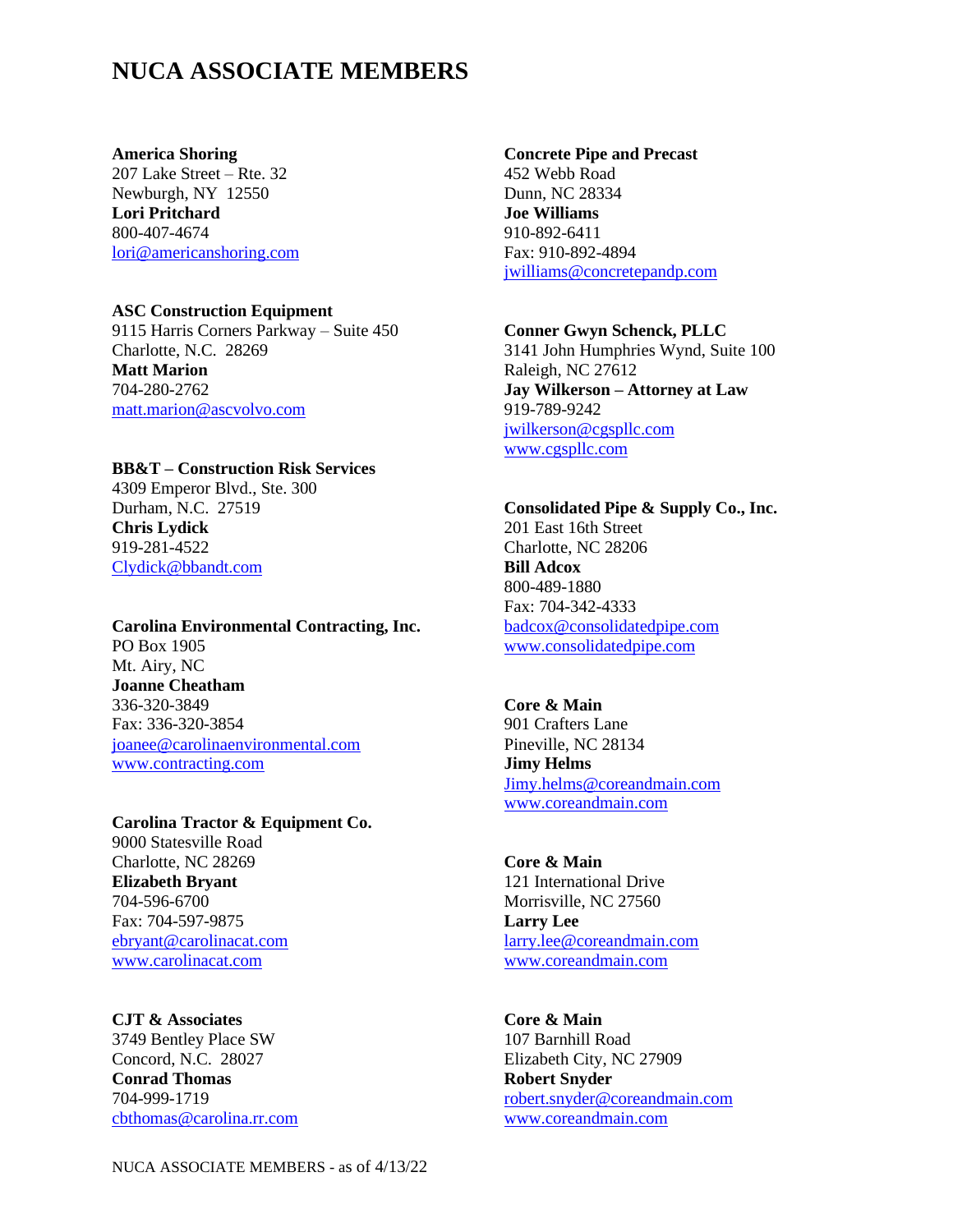**Core & Main**  30005 Fred Nash Blvd. Myrtle Beach, SC 29577 **Kevin McKinnon** [kevin.mckinnon@coreandmain.com](mailto:kevin.mckinnon@coreandmain.com) [www.coreandmain.com](http://www.coreandmain.com/)

**Core & Main** 4935 Banco Road Charleston, SC 29418 **Earl Wigger** [earl.wigger@coreandmain.com](mailto:earl.wigger@coreandmain.com) [www.coreandmain.com](http://www.coreandmain.com/)

**Core & Main**  914 Chris Drive West Columbia, SC 29169 **Gerhard Noesner** [gerhard.noesner@coreandmain.com](mailto:gerhard.noesner@coreandmain.com) [www.coreandmain.com](http://www.coreandmain.com/)

**Core & Main**  1118 W. Interstate Blvd. Florence, SC 29501 **Chantz Huggins** [marshal.huggins@coreandmain.com](mailto:marshal.huggins@coreandmain.com) [www.coreandmain.com](http://www.coreandmain.com/)

**Core & Main Waterworks** 6501 Amsterdam Way Wilmington, NC 28405 **Don Teter** 910-791-4148 Fax: 910-791-8408 [don.teter@coreandmain.com](mailto:don.teter@coreandmain.com) [www.HDSupplyWaterWorks.com](http://www.hdsupplywaterworks.com/)

**Crumpler Plastic Pipe, Inc.** 852 Autry wy Roseboro, NC 28382 **Houston Crumpler** 910-525-4046 800-334-5071 Fax: 910-525-5801 800-CPP-PIPE [cppsales@cpp-pipe.com](mailto:cppsales@cpp-pipe.com) [www.cpp-pipe.com](http://www.cpp-pipe.com/)

**Dellinger Precast** 4531 N. HWY 16 Denver, N.C. 28037

**Bryant Clark** 704-483-2868 Fax: 704-483-2363 [bryant@dellingerprecast.com](mailto:bryant@dellingerprecast.com) [www.dellingerprecast.com](http://www.dellingerprecast.com/)

**Ditch Witch of NC** 329 US Hwy. 70 East

Garner, N.C. 27529 **Travis Wilke** 919-772-1214 [twilkey@dwnc.com](mailto:twilkey@dwnc.com)

### **Doosan Portable Power**

1293 Glenway Drive Statesville, NC 28625 **Deree Bivens** 704-883-3590 [deree.bivens@doosan.com](mailto:deree.bivens@doosan.com) [www.doosanportablepower.com](http://www.doosanportablepower.com/)

#### **ESC Trench Shoring**

18805 W. Catawba Ave Cornelius, NC 28831 **Tyler Wilson** 980-489-4389 [tyler@esctrenchshoring.com](mailto:tyler@esctrenchshoring.com) [www.esctrenchshoring.com](http://www.esctrenchshoring.com/)

#### **Ferguson Waterworks**

9500 Durant Road Raleigh, NC **Robby Adkins** 919-848-2900 [Robby.adkins@ferguson.com](mailto:Robby.adkins@ferguson.com) [www.ferguson.com](http://www.ferguson.com/)

**Ferguson Waterworks** Pineville, NC **Keith Vandergrift** 704-554-0383 [keith.vandergrift@ferguson.com](mailto:keith.vandergrift@ferguson.com) [www.ferguson.com](http://www.ferguson.com/)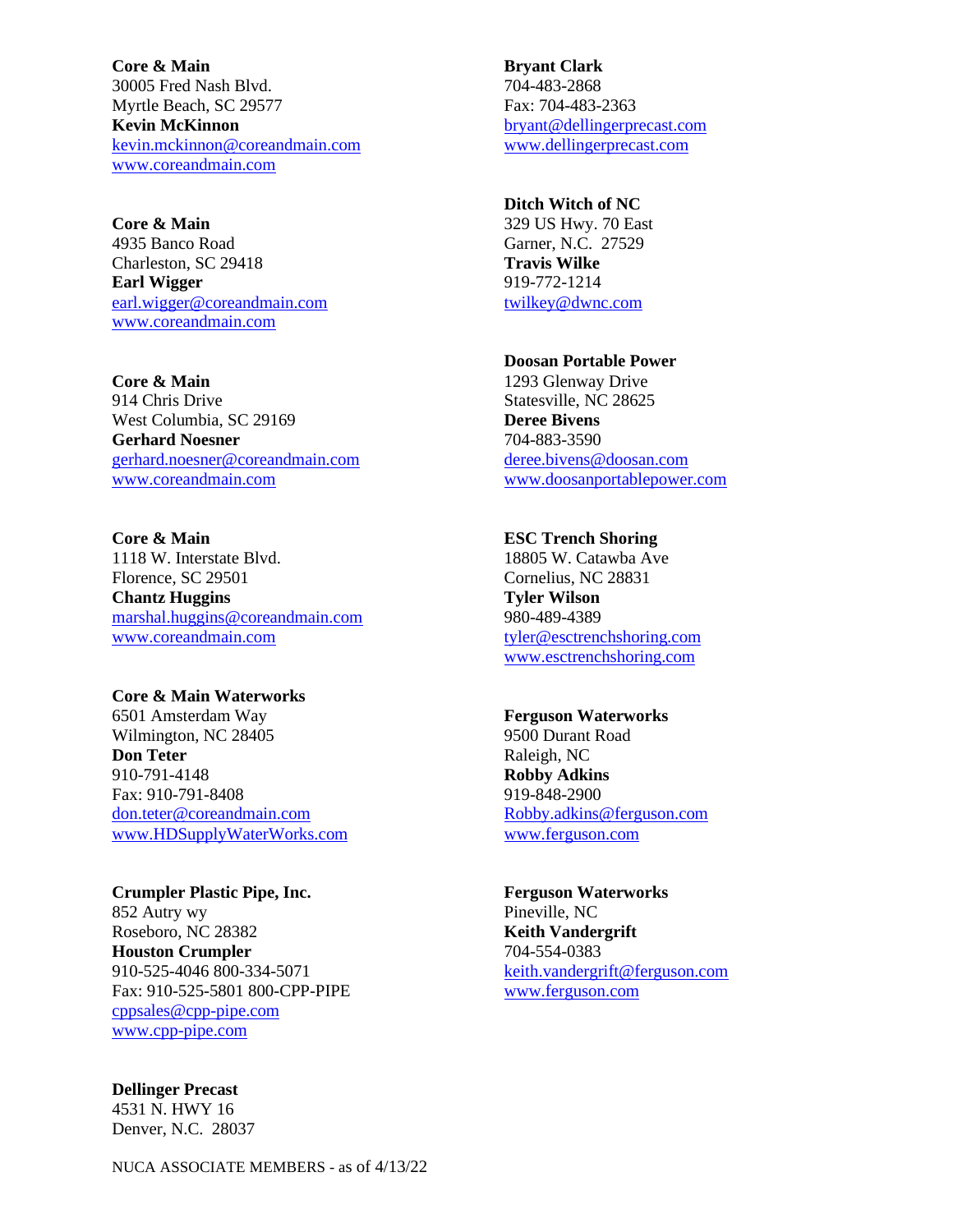#### **Fortiline Waterworks**

7035 Northwinds Dr. NW Concord, NC 28027 **Greg Velz**  704-788-9824 [greg.velz@fortiline.com](mailto:greg.velz@fortiline.com) [www.fortiline.com](http://www.fortiline.com/)

## **Fortiline Waterworks**

31 Rupert Road Raleigh, NC 28603 **Trey Rhodenizer** 919-779-7266 Fax: 919-779-7264 [Trey.rhodenizer@fortiline.com](mailto:Trey.rhodenizer@fortiline.com) [www.fortiline.com](http://www.fortiline.com/)

**Gregory Poole Equipment Company** 4807 Beryl Rd Raleigh, NC 27606 **Glenn Foley** 919.890.4375 Cell: 919.819.2768 [foley@gregpoole.com](mailto:foley@gregpoole.com) [www.gregorypoole.com](http://www.gregorypoole.com/)

## **Holland Pump**

Wilmington, NC **Jarrod Williamson** 910-237-8868 [jarrod@hollandpump.com](mailto:jarrod@hollandpump.com) [www.hollandpump.com](http://www.hollandpump.com/)

## **Indaco Risk Advisors**

9009 Pleasant Meadow Dr. Raleigh, NC 27615 **Chase Boyer** 434-971-1990 [ceb@indacoriskadvisors.com](mailto:ceb@indacoriskadvisors.com) [www.indacoriskadvisors.com](http://www.indacoriskadvisors.com/)

## **Infrastructure Solutions Group**

505 E. Plaza Drive Mooresville, NC 28115 **Sean Lemcke** [sean@werisg.com](mailto:sean@werisg.com)

## **Inland Pipe Rehabilitation (IPR)** 407 South Assembly Street Columbia, SC 29201 **Bill Sharpe** 713-542-0373 [bsharpe@teampr.com](mailto:bsharpe@teampr.com)

### **James River Equipment**

4161 Auburn Church Road Garner, NC 27529 **Brian Dillenback** 919-772-2121 Fax: 919-772-0648 [bdillenback@jamesriverequipment.com](mailto:bdillenback@jamesriverequipment.com) [www.jamesriverequipment.com](http://www.jamesriverequipment.com/)

## **Joe Johnson Equipment**

4519 Old Charlotte Hwy. Monroe, NC 28110 **Randy Dickens** 800-222-6803 [mmcnicholas@pweasi.com](mailto:mmcnicholas@pweasi.com) [www.pweasi.com](http://www.pweasi.com/)

#### **Ledwell and Son**

229 Airport Road Arden, NC 28704 **Lewis Long** 828-606-6193 – Phone [llong@ledwell.com](mailto:llong@ledwell.com)

#### **Linder Industrial Machinery**

5130 Davidson Hwy. Concord, NC 28927 **Tim Trowbridge** 980-777-8345 Fax: 704-330-8383 [jim.trowbridge@linder.com](mailto:jim.trowbridge@linder.com) [www.linderco.com](http://www.linderco.com/)

#### **Linder Industrial Machinery**

6515 Chapel Hill Road 54 Raleigh, NC 27606 **Rob Leavel** 919-851-2030 Fax: 919-859-3859 [rob.leavel@linder.com](mailto:rob.leavel@linder.com) [www.linderco.com](http://www.linderco.com/)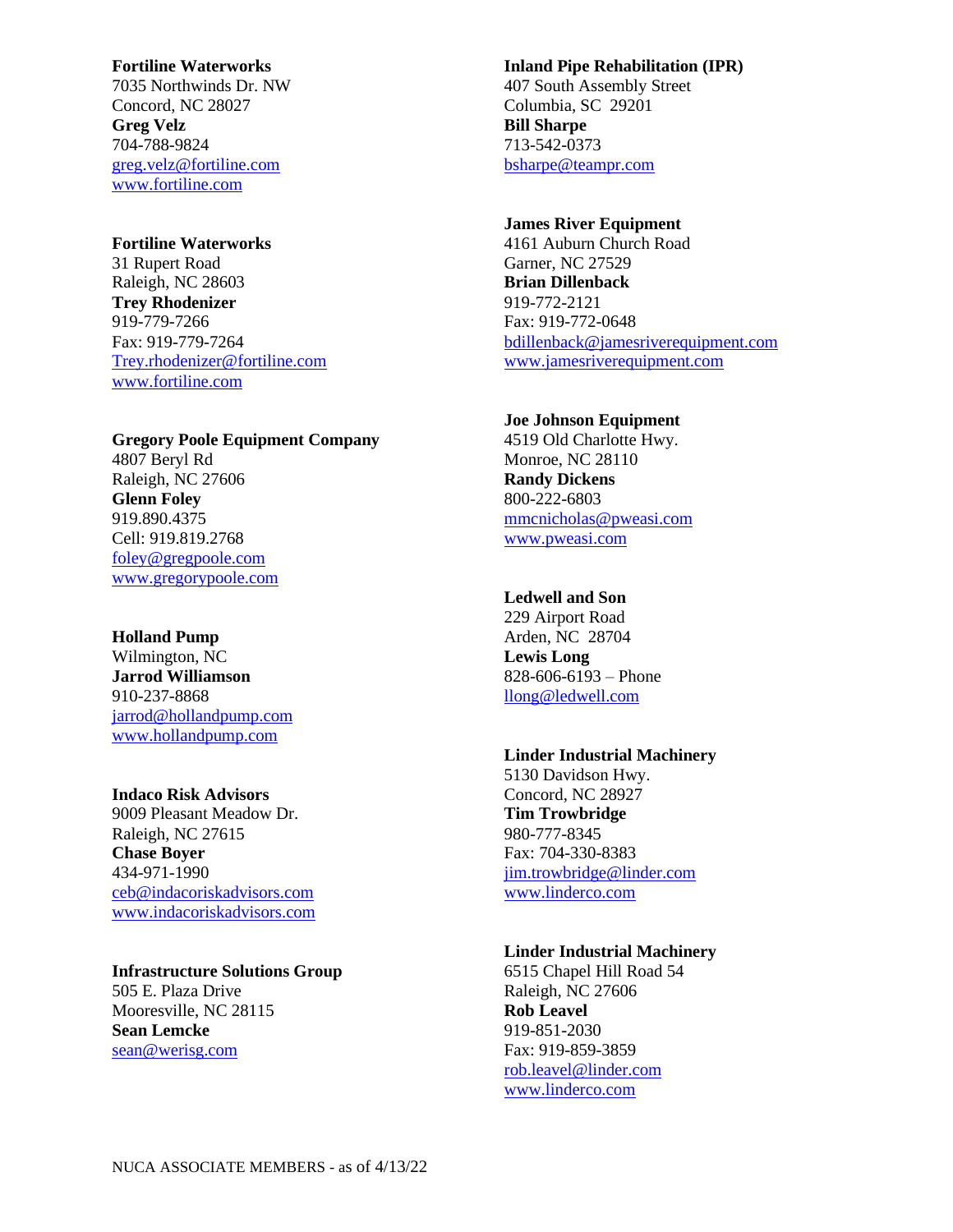#### **Linder Industrial Machinery**

3109 Charleston Hwy West Columbia, SC 29172 **John Covington** 803-794-6150 [John.covington@linder.com](mailto:John.covington@linder.com) [www.linderco.com](http://www.linderco.com/)

**Linder Industrial Machinery** 525 Old Jones Road Greer, SC 29651 **John Covington** 864-877-8962 [John.covington@linder.com](mailto:John.covington@linder.com) [www.linderco.com](http://www.linderco.com/)

## **Linder Industrial Machinery** 285 Treeland Drive Ladson, SC **John Covington** [John.covington@linder.com](mailto:John.covington@linder.com) 843-486-8080 [www.linderco.com](http://www.linderco.com/)

## **Mack Industries of North Carolina**

PO Box 579 Sharpsburg, NC 27878 **Betsy Mack Nespeca** 252-977-3733 Fax: 252-977-1344 [bmack@mackconcrete.com](mailto:bmack@mackconcrete.com) [www.mackconcrete.com](http://www.mackconcrete.com/)

## **McLaughlin Manufacturing**

2006 Perimeter Road Greenville, S.C. **Dave Gasmovic** 864-277-5870 [dgasmo@mightymole.com](mailto:dgasmo@mightymole.com) [www.mightymole.com](http://www.mightymole.com/)

#### **Michael Best & Friedrich**

2501 Blue Ridge Road, Ste 390 Raleigh, NC 27607 **Adam Banks, Attorney** 984 2208765 [apbanks@michaelbest.com](mailto:apbanks@michaelbest.com) [www.michaelbest.com](http://www.michaelbest.com/)

## **National Trench Safety** 3521 Asbury Avenue Charlotte, NC 28206 704-344-8081 [brantfrederick@ntsafety.com](mailto:brantfrederick@ntsafety.com) [www.ntsafety.com](http://www.ntsafety.com/)

### **National Trench Safety**

7285 Peppermill Parkway N. Charleston, SC 29418 **Brad Copleston** 803-767-8878 [bradcopleston@ntsafety.com](mailto:bradcopleston@ntsafety.com) [www.ntsafety.com](http://www.ntsafety.com/)

#### **National Trench Safety**

600 Bricksteele Lane Garner, NC 27529 **Brandon Lemons** 919-977-8449 [brandonlemons@ntsafety.com](mailto:brandonlemons@ntsafety.com) [www.ntsafety.com](http://www.ntsafety.com/)

#### **National Trench Safety**

2039 Willow Springs Lane Burlington, NC 27215 **Steve Brinkley** 803-767-8878 [stevebrinkley@ntsafety.com](mailto:stevebrinkley@ntsafety.com) [www.ntsafety.com](http://www.ntsafety.com/)

#### **NC811**

5009 High Point Rd. Greensboro NC 27407 **Ann Rushing & Louis Panzer** 336-855-5760 Fax: 336-299-1914 [annrushin@nc811.org](mailto:annrushin@nc811.org) [louis@nc811.org](mailto:louis@nc811.org) [www.nc811.org](http://www.nc811.org/)

#### **Paragon Safety Group**

829 Purser Drive Raleigh, NC 27603 **Anthony Dohmann – Director of Safety** 919-329-0006 Mobile: 919-609-5230 [adohmann@paragonsafetygroup.com](mailto:adohmann@paragonsafetygroup.com) [www.paragonsafetygroup.com](http://www.paragonsafetygroup.com/)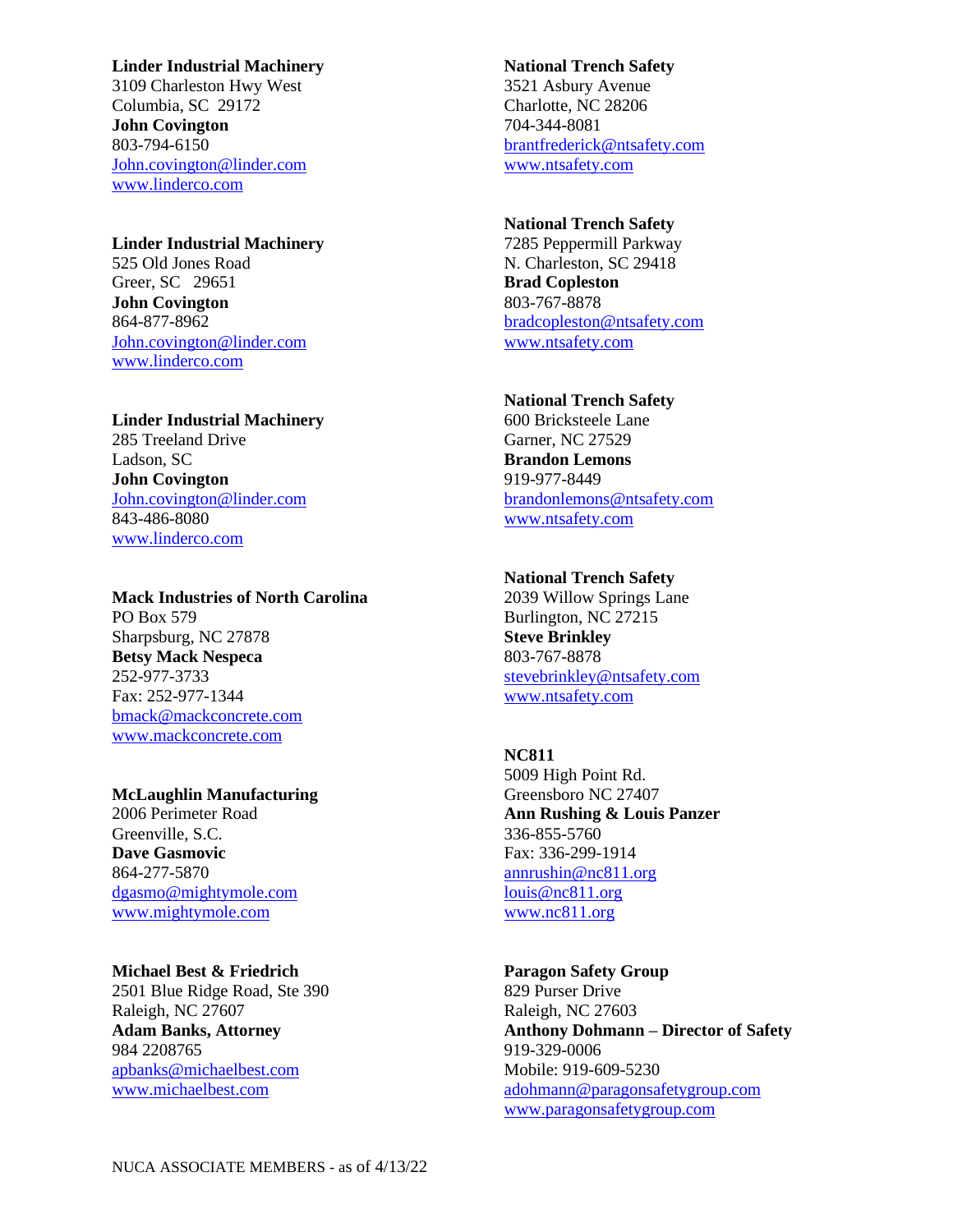**Pomona Pipe Products** 4611 Dundast Drive Greensboro, N.C. 27404 **Don Joyce** 336-929-8060 [djoyce@pomonapp.com](mailto:djoyce@pomonapp.com)  [www.pomonapipeproducts.com](http://www.pomonapipeproducts.com/)

**Mark McNicholas** 800-222-6803 [MMcNicholas@pweasi.com](mailto:MMcNicholas@pweasi.com) [www.pweasi.com](http://www.pweasi.com/)

### **Pumping & Shoring Solutions**

2191 WT Carpenter Drive Lincolnton, NC 28092 **Robert Belk** 828-244-9477 Fax: 704-735-5937 [rbelk@bellsouth.net](mailto:rbelk@bellsouth.net)

#### **SAULS SEISMIC, LLC**

2879 Alton Way Birmingham, AL 35210 [ncarolina@saulsseismic.com](mailto:ncarolina@saulsseismic.com) [www.saulsseismic.com](http://www.saulsseismic.com/)

#### **SC811**

810 Dutch Square Blvd., Ste. 320 Columbia SC 2910 **Misty Wise** 803-451-7715 Fax: 803-750-4867 [Misty.wise@sc811.com](mailto:Misty.wise@sc811.com) [www.sc811.com](http://www.sc811.com/)

**Shamrock Environmental Corporation Ashley McGroarty** 6106 Corporate Park Drive

Browns Summit, N.C. 27214 336-375-1989 [amcgroarty@shamrockenviro.com](mailto:amcgroarty@shamrockenviro.com) [www.shamrockenviro.com](http://www.shamrockenviro.com/)

**Smith, Kesler & Company, P.A.** Certified Public Accountants PO Box 13867 Research Triangle Park, NC 27709 **Christopher Sellman** 919-544-5198 Fax: 919-544-9365 [cjsellman@skandco.com](mailto:cjsellman@skandco.com) [www.skandco.com](http://www.skandco.com/)

# **Stay Alert Safety Services, Inc.**

272 Clayton Forest Road Kernersville, NC 27284 **Jim Babcock** 336-993-2828 Fax: 336-993-6929 [jbabcock@stayalertsafety.com](mailto:jbabcock@stayalertsafety.com) [www.stayalertsafety.com](http://www.stayalertsafety.com/)

## **Star Pipe Products**

1081 Destiny Drive Bluffton, SC 29909 **Peter Lisowski** 713-416-4658 [petel@starpipeproducts.com](mailto:petel@starpipeproducts.com) [www.starpipeproducts.com](http://www.starpipeproducts.com/)

#### **Sunbelt Rentals**

1209 WestMarket Street Smithfield,NC 27577 **Josh Ennis** 919-661-0590 [Pcm1098@sunbeltrentals.com](mailto:Pcm1098@sunbeltrentals.com) www.sunbeltrentals.com

## **Sunbelt Rentals**

1209 Toddville Road Charlotte, N.C. 28214 **Carolina Karasinski** [www.sunbeltrentals.com](http://www.sunbeltrentals.com/)

### **Sunstate Equipment**

1255 Biscayne Drive Concord, N.C. 28027 **Jason Bieber** 704-490-4706 [Jason.bieber@sunstateequip.com](mailto:Jason.bieber@sunstateequip.com) [www.sunstateequip.com](http://www.sunstateequip.com/)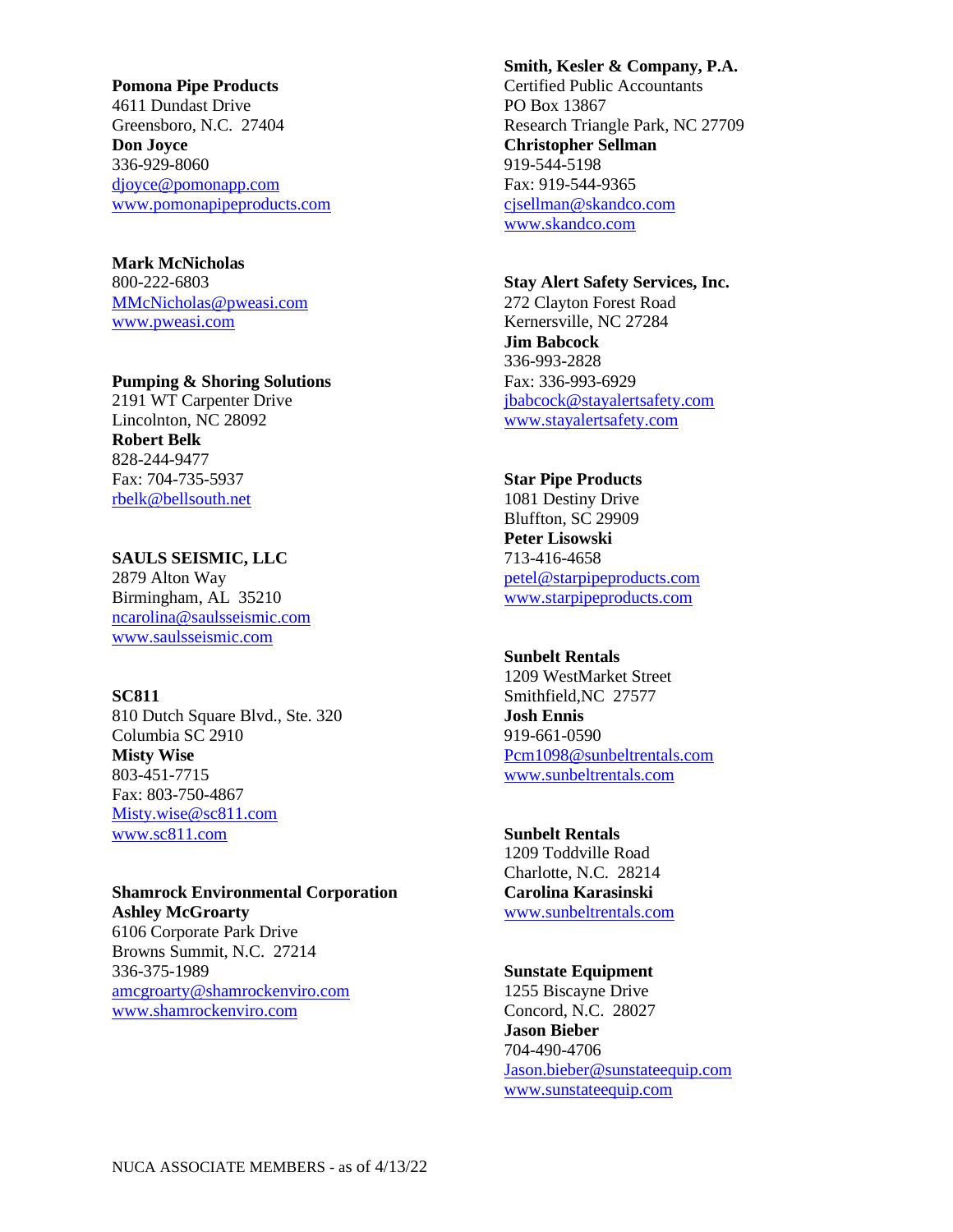**Sunstate Equipment** 1128 US Hwy 70W Garner, NC 27529 **Brandon Lemons** 919-418-4186 [Brandon.lemons@sunstateequip.com](mailto:Brandon.lemons@sunstateequip.com) [www.sunstateequip.com](http://www.sunstateequip.com/)

**T.T. Technologies** 2020 E. Nw York Street Aurora, IL 60502 **Brian Hunter** 803-413-0870 Fax: 803-808-9464 [bhunter@tttechnologies.com](mailto:bhunter@tttechnologies.com) [www.tttechnologies.com](http://www.tttechnologies.com/)

**Thompson Pipe Group** 1003 Macarthur Blvd. Grand Praire, TX 75050 **Scott Stubbs** 678-463-6474 [Scott.stubbs@thompsonpipegroup.com](mailto:Scott.stubbs@thompsonpipegroup.com) [www.thompsonpipegroup.com](http://www.thompsonpipegroup.com/)

**Tindall Corporation** 3076 N. Blackstuck Road Spartanburg, SC 29301 **Barry Phillips** 864-576-3230 ext.277 Fax: 864-587-8828 [barryphillips@tindallcorp.com](mailto:barryphillips@tindallcorp.com) [www.tindallcorp.com](http://www.tindallcorp.com/)

**Triangle Risk Advisors** 2499 Wendll Blvd Wendell, N.C. 27591 **Taylor Debnam** 919-365-7255 [Taylor@triangleriskadvisors.com](mailto:Taylor@triangleriskadvisors.com) [www.triangleriskadvisors.com](http://www.triangleriskadvisors.com/)

**Tyler Union** 1502 Kilburn Lane Fort Mill, SC 29715 **Greg Fuller** 903-941-0892 [greg.fuller@tylerunion.com](mailto:greg.fuller@tylerunion.com) [www.tylerunion.com](http://www.tylerunion.com/)

**United Rentals Trench Safety** 825 Purser Drive Raleigh, NC 27603 **John Knighten** 919-532-1500 Fax: 704-625-9033 [jknighte@ur.com](mailto:jknighte@ur.com)  [www.ur.com/trench-safety](http://www.ur.com/trench-safety)

**United Rentals Trench Safety** 3137 Cedar Park Road Greensboro, NC 27408 **Donald Bannio** 704-927-1700 [dbannio@ur.com](mailto:dbannio@ur.com) [www.ur.com](http://www.ur.com/)

**United Rentals Trench Safety** 2716 Old Wrightsboro Road Wilmington, NC 28405 **John Knighten** 843-756-0386 [jknighte@ur.com](mailto:jknighte@ur.com)  [www.ur.com](http://www.ur.com/)

**United Rentals Trench Safety** 10840 Metromont Pkwy Charlotte, NC 28269 **Daniel Robinette** [Drobinette.@ur.com](mailto:Drobinette.@ur.com) [www.ur.com](http://www.ur.com/)

**U. S. Pipe & Foundry Co., LLC** 901 Towne Center Blvd. PMB 162 Clayton, NC 27520 **Matt Rogers** 864-520-3316 Fax: 888-854-6896 [mrogers@uspipe.com](mailto:mrogers@uspipe.com) [www.uspipe.com](http://www.uspipe.com/)

**Vermeer Mid Atlantic, Inc.** 10900 Carpet Street Charlotte, NC 28273 **Brett Boswell** 704-588-3238 Fax: 704-588-8847 [Charlotte.nc@vermeermidatlantic.com](mailto:Charlotte.nc@vermeermidatlantic.com)